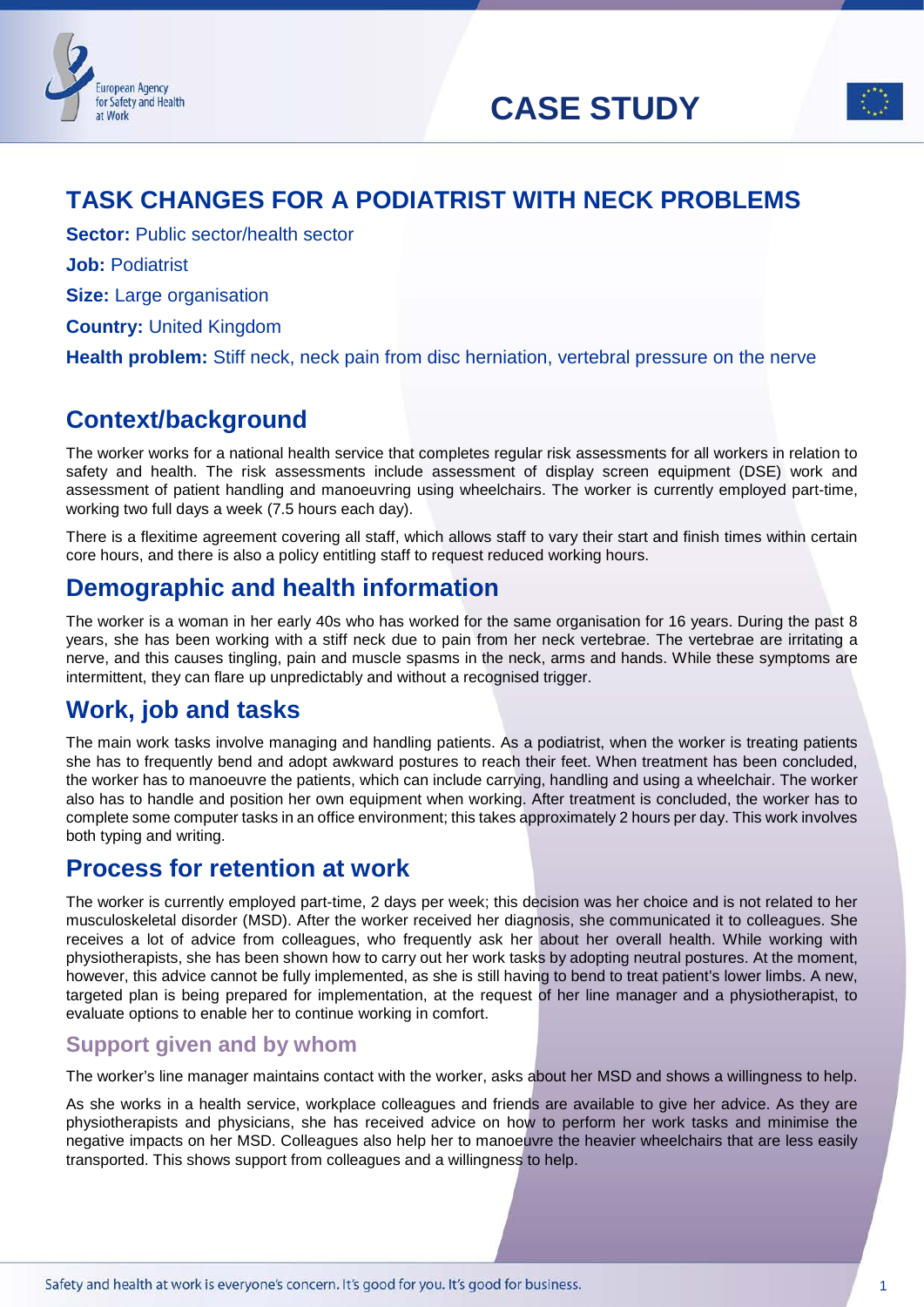### **Workplace changes**

#### *Tools and equipment*

Several equipment trials were ongoing at the time of the interview for this case study. These trials were mainly for office work and included a new adjustable chair and a computer with a modified keyboard. Workplace

The workplace has not yet been modified, but there is a plan for future modifications that will enable the worker to adopt better postures and remove the need to bend to reach patients' feet.

#### *Tasks*

The worker has been advised not to carry heavy items or manoeuvre wheelchairs. Her colleagues are able to offer her support to do this. Her office tasks have been modified through the use of new equipment. Support is ongoing, and further changes are also being examined, including to the work tasks and postures of the worker during treatment. Research is being carried out to find new modifications to working practice that will reduce the poor postures that currently have to be adopted.

#### *Work travel*

The worker commutes by bus for 15 minutes and then walks to her workplace, which takes a further 10 minutes. During her working day, she spends approximately 45 minutes walking around as part of her normal routine. Her job does not involve travelling to anywhere apart from her workplace.

#### *Working time*

The worker currently works 2 days per week (7.5 hours per day). Her choice to work part-time is a result of family obligations.

#### *Health and safety risks identified*

The worker has several work tasks that may have an impact on her existing MSD. The highest postural stress is found when she is carrying out treatments on patients' feet and has to bend to reach their feet. This is where the majority of the issues have been identified, because bending her neck while treating a patient's feet can cause major discomfort.

Using a standard DSE assessment, further adjustments have been made to the office tasks that she needs to carry out, including by providing the worker with a new adjustable chair, keyboard and mouse.

#### *Ease or difficulty of implementing the advice*

The worker has had good access to advice from her colleagues. Ensuring that the worker had access to an adjustable chair and different computer input devices was easy to implement. There needs to be further consideration of how the workplace can be changed with regard to her main job as a podiatrist. This may include raising patients' feet to reduce the need to adopt a poor neck posture. Discussions with an ergonomist would help with this.

#### **Transferability**

The use of new equipment for office tasks is easily transferable, including the trialling of a new keyboard and mouse. The use of a new chair that complies with the DSE regulations has also been beneficial and can be transferred.

The culture that the worker works in is an open culture, where she was able to share her diagnosis with her line manager and colleagues. This has enabled her to receive formal and informal advice, as well as physical help with manoeuvring patients.

#### **Lessons learned**

The lessons learned from this case include the importance of:

- having and continuing to have contact with the line manager and support from colleagues regarding MSD symptoms;
- having an open and understanding workplace culture that enables work task changes;
- trialling new devices and ways of working.